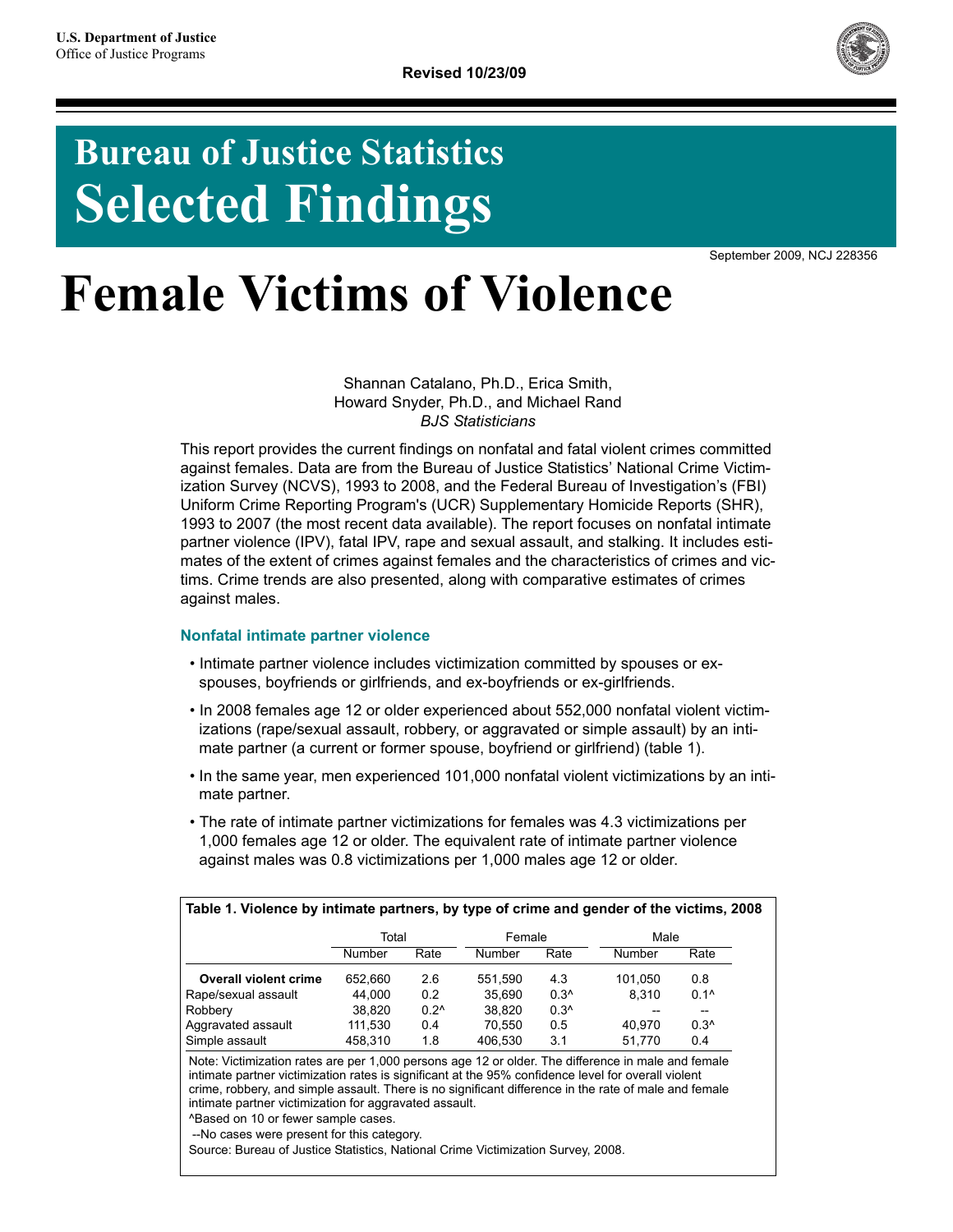- Females age 18 or older experienced higher rates of intimate partner violence than females age 12 to 17 (4.5 per 1,000 compared to 1.7 per 1,000, respectively).
- Black females historically have experienced intimate partner violence at rates higher than white females.
- In 2008, Hispanic and non-Hispanic females experienced intimate partner violence at about the same rates (4.1 per 1,000 females age 12 or older versus 4.3 per 1,000, respectively).
- In 2008, 72% of the intimate partner violence against males and 49% of the intimate partner violence against females was reported to police.
- About 99% of the intimate partner violence against females in 2008 was committed by male offenders. About 83% of the intimate partner violence against males was committed by female offenders in 2008.

#### **Trends in nonfatal intimate partner violence**

- Intimate partner violence against both males and females declined at a similar rate between 1993 and 2008 (figure 1).
- The rate of intimate partner violence against females declined 53% between 1993 and 2008, from 9.4 victimizations per 1,000 females age 12 or older to 4.3 per 1,000. Against males, the rate declined 54%, from 1.8 victimizations per 1,000 males age 12 or older to 0.8 per 1,000.



*Figure 1*

#### **Fatal intimate partner violence**

- Fatal intimate partner violence includes homicide or murder and non-negligent manslaughter, defined as the willful killing of one human being by another.
- In 2007 intimate partners committed 14% of all homicides in the U.S. The total estimated number of intimate partner homicide victims in 2007 was 2,340, including 1,640 females and 700 males.\*

<sup>\*</sup>Homicide data are voluntarily reported to the FBI by law enforcement agencies active in the Uniform Crime Reporting Program. Offender information (and, therefore, information on the victim-offender relationship) is missing in about 1 in every 3 murders reported. This information is missing because either no offender was identified or information on the identified offender was not sent to the FBI. For this report, missing victim-offender relationships were estimated by assuming that the distribution of relationships in murders for which the relationship was known was the same as in murders for which the relationship information was missing.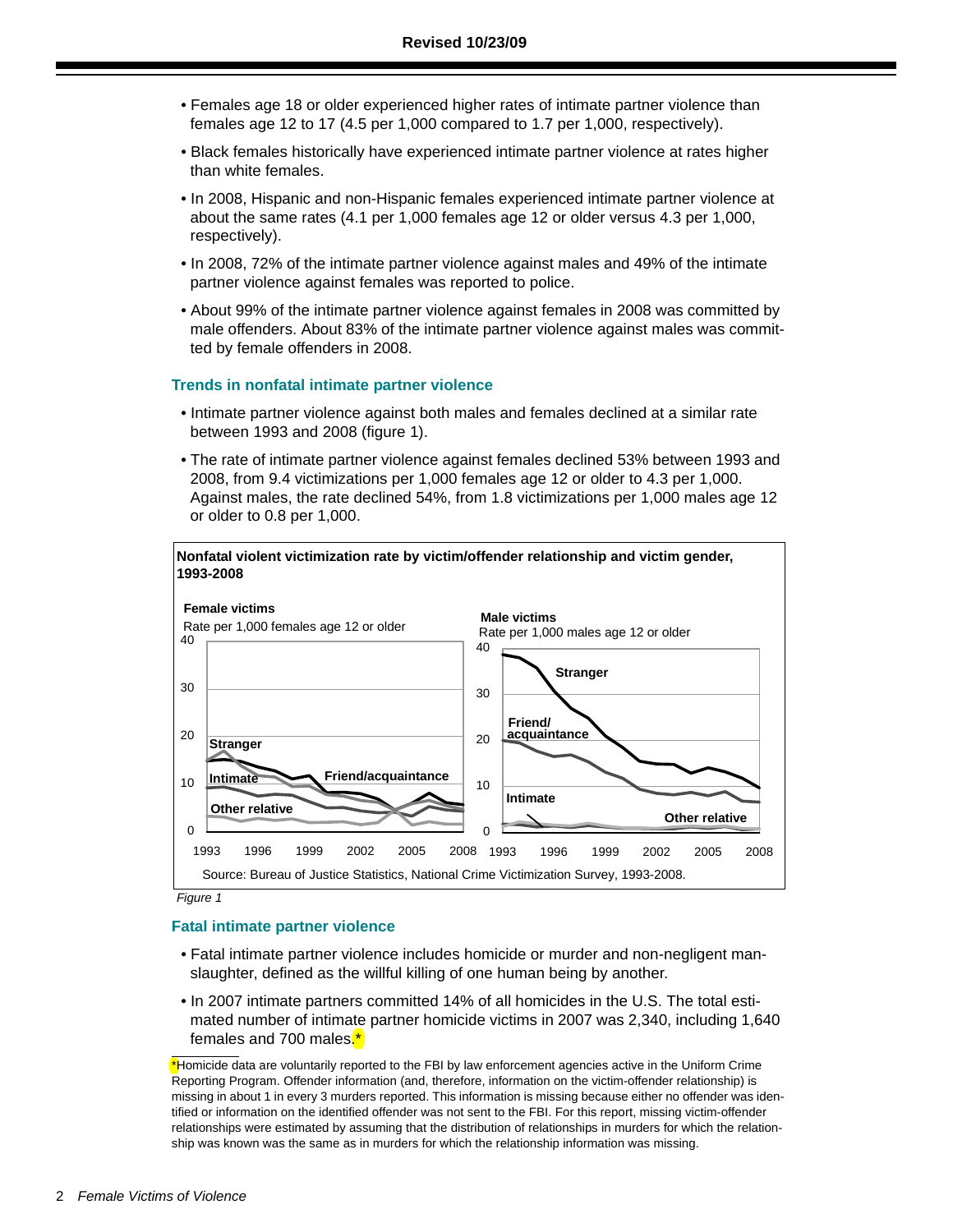- Females made up 70% of victims killed by an intimate partner in 2007, a proportion that has changed very little since 1993.
- Females were killed by intimate partners at twice the rate of males. In 2007 the rate of intimate partner homicide for females was 1.07 per 100,000 female residents compared to 0.47 per 100,000 male residents.
- Females are generally murdered by people they know. In 64% of female homicide cases in 2007, females were killed by a family member or intimate partner. In 2007, 24% of female homicide victims were killed by a spouse or ex-spouse; 21% were killed by a boyfriend or girlfriend; and 19% by another family member.
- In an additional 25% of cases in 2007, females were killed by others they knew. An estimated 10% of female murder victims were killed by a stranger.
- In 2007 black female victims of intimate partner homicide were twice as likely as white female homicide victims to be killed by a spouse (0.96 and 0.50 per 100,000, respectively).
- Black females were four times more likely than white females to be murdered by a boyfriend or girlfriend (1.44 and 0.34 per 100,000, respectively).
- Men were more likely than women to be killed by strangers. Among male homicide victims in 2007, 16% were murdered by a family member or intimate partner. Of male homicide victims, 2% were killed by a spouse or ex-spouse and 3% were killed by a girlfriend or boyfriend. Over half (54%) were killed by others they knew, and 29% were killed by strangers.

### **Trends in fatal intimate partner violence**

• Between 1993 and 2007 the total number of homicide victims in the U.S. fell 31%, with a somewhat greater decline for females (-34%) than males (-30%). Homicide victims killed by intimate partners fell 29%, with a greater decline for males (-36%) than females (-26%) (figure 2).



Source: Bureau of Justice Statistics' analysis of the Federal Bureau of Investigation's Uniform Crime Reporting Program's Supplementary Homicide Reports, 1993-2007.

*Figure 2*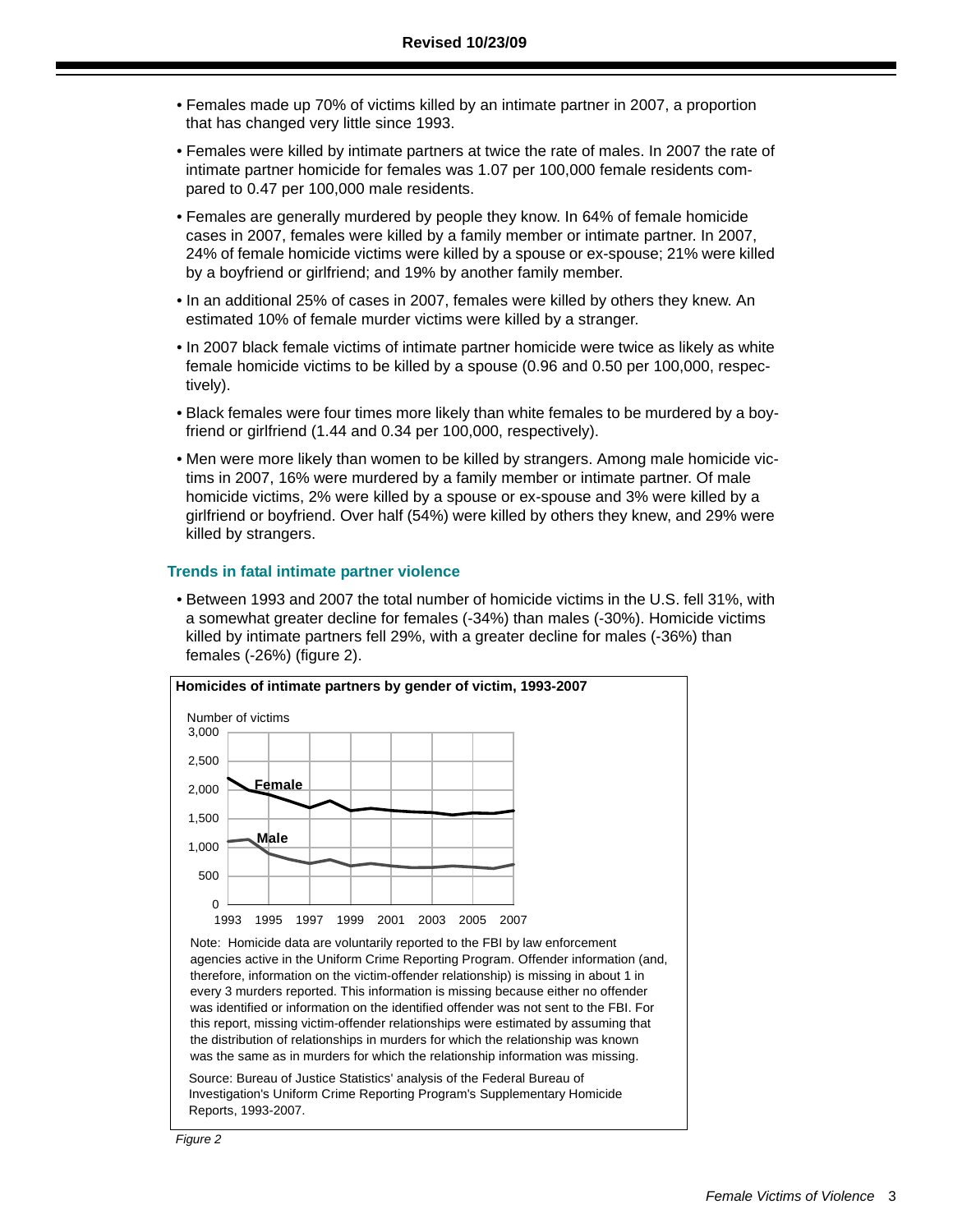- Homicide victims killed by an intimate partner declined from an estimated 3,300 in 1993 to an estimated 2,340 in 2007.
- Between 1993 and 2007, female victims killed by an intimate partner declined from 2,200 to 1,640 victims, and male intimate partner homicide victims declined from 1,100 to 700 victims.
- The overall rate of female homicides fell 43% from 4.18 to 2.38 homicides per 100,000 female U.S. residents between 1993 and 2007.
- The rate of intimate partner homicides of females decreased 35% (from 1.66 to 1.07 per 100,000 female U.S. residents), while the rate of non-intimate female homicide fell 48% (from 2.52 to 1.31).
- Between 1993 and 2007 the overall rate of male homicides fell 40% from 14.94 to 8.94 homicides per 100,000 male U.S. residents.
- The rate of intimate partner homicides of males decreased 46% (from 0.87 to 0.47), while the rate of non-intimate male homicides fell 40% (from 14.07 to 8.47).
- An estimated 40% of female homicide victims were killed by an intimate partner in 1993; the percentage increased to 45% in 2007. An estimated 6% of male homicide victims were killed by an intimate partner in 1993; this figure was 5% in 2007.
- From 1993 through 2007, the rate of homicide by a spouse fell 41% for females and 54% for males. Over the same period, the rate of homicide by a boyfriend or girlfriend fell 27% for females and 36% for males.
- Between 1993 and 2007, 18% of female victims of intimate partner homicide were under age 25, compared to 10% of male victims. During the same period 11% of female victims of intimate partner homicide were over age 54, compared to 14% of male victims.
- The number of black female homicide victims killed by intimate partners fell 39% between 1993 and 2007. The number of white female homicide victims killed by intimate partners fell 21%.
- From 1993 through 2007, the rate of homicide by a spouse declined 58% for black females (from 2.28 homicides per 100,000 black female residents to 0.96 per 100,000).
- The rate of homicide for white females killed by a spouse fell 36% (from 0.78 homicides per 100,000 female residents to 0.50 per 100,000).
- Over the same period, the rate of homicide by a boyfriend or girlfriend fell 42% (from 2.50 to 1.44) for black females and 15% (from 0.40 to 0.34) for white females.

# **Children who witness violence**

- The NCVS was not designed to capture information on the number of children who witness intimate partner violence; however, the survey is able to examine the characteristics of households with a victim of IPV, including whether children under age 12 were living in the home.
- Using NCVS data from 2001 to 2005, among households with a female IPV victim, 38% had children under age 12 living in the home. Of the households with a male IPV victim, 21% had children under age 12 living in the home.
- Court statistics can identify whether a child witnessed a violent incident between intimate partners. Of 3,750 intimate partner violence cases filed in state courts in 16 large urban counties in 2002, children were present during the violent incident in 36% of the cases. Of those children who were present, 60% directly witnessed the violence.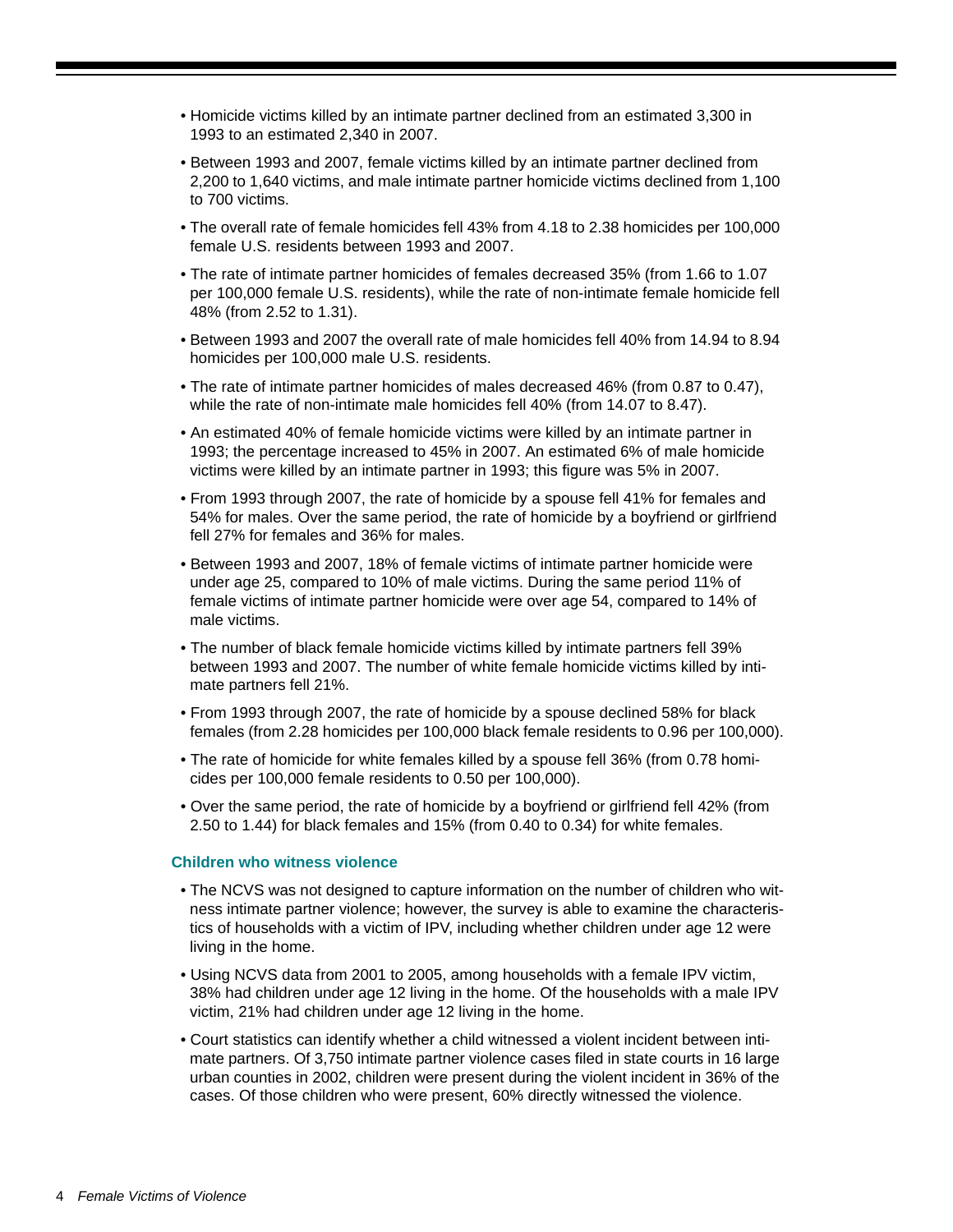• Additional findings on domestic violence court cases are available in *Profile of Intimate Partner Violence Cases in Large Urban Counties*, a forthcoming BJS report expected to be released in mid-October 2009 (table 2).

|                            | Percent of intimate partner violence- |                      |  |  |
|----------------------------|---------------------------------------|----------------------|--|--|
| Demographic characteristic | <b>Victims</b>                        | Defendants<br>100.0% |  |  |
| <b>Total</b>               | 100.0%                                |                      |  |  |
| Gender                     |                                       |                      |  |  |
| Male                       | 14.0%                                 | 86.3%                |  |  |
| Female                     | 86.0                                  | 13.7                 |  |  |
| Race/Hispanic origin       |                                       |                      |  |  |
| White non-Hispanic         | 37.1%                                 | 33.6%                |  |  |
| Black non-Hispanic         | 26.4                                  | 33.5                 |  |  |
| Hispanic                   | 33.6                                  | 30.8                 |  |  |
| Other                      | 2.8                                   | 2.0                  |  |  |
| Age at offense             |                                       |                      |  |  |
| 17 or younger              | 2.7%                                  | 0.2%                 |  |  |
| 18-24                      | 26.1                                  | 24.2                 |  |  |
| 25-34                      | 34.9                                  | 34.8                 |  |  |
| $35 - 54$                  | 34.0                                  | 38.2                 |  |  |
| 55 or older                | 2.3                                   | 2.6                  |  |  |

Source: Bureau of Justice Statistics, *Profile of Intimate Partner Violence Cases in Large Urban Counties,* NCJ 228193 (forthcoming October 2009).

# **Characteristics of rape/sexual assault**

- Rape includes forced sexual intercourse, both psychological coercion and physical force, and attempted rapes. Sexual assault includes a wide range of victimizations distinct from rape or attempted rape.
- Based on the NCVS which interviews victims, females age 12 or older experienced an estimated 182,000 rapes or sexual assaults in 2008, and males experienced 40,000 rapes or sexual assaults.
- The rates of rape or sexual assaults against females and males in 2008 were 1.4 and 0.3 per 1,000 persons age 12 or older, respectively.
- Black females experienced higher rates of rape or sexual assault in 2008 than white females or females of other races (2.9 compared to 1.2 and 0.9 per 1,000 females age 12 or older, respectively.)
- In 2008, Hispanic and non-Hispanic females experienced rape or sexual assault at about the same rates (1.1 compared to 1.5 per 1,000 females age 12 or older, respectively.)
- In 2008, 57% of the rape or sexual assaults against females were committed by an offender whom they knew. Strangers committed about one third (31%) of all rape/sexual assaults.
- One in five rape or sexual assaults against females (20%) was committed by an intimate partner.
- Almost half (47%) of the rape or sexual assaults against females in 2008 were reported to police.
- Four out of five (80%) of the rapes against females were committed by males.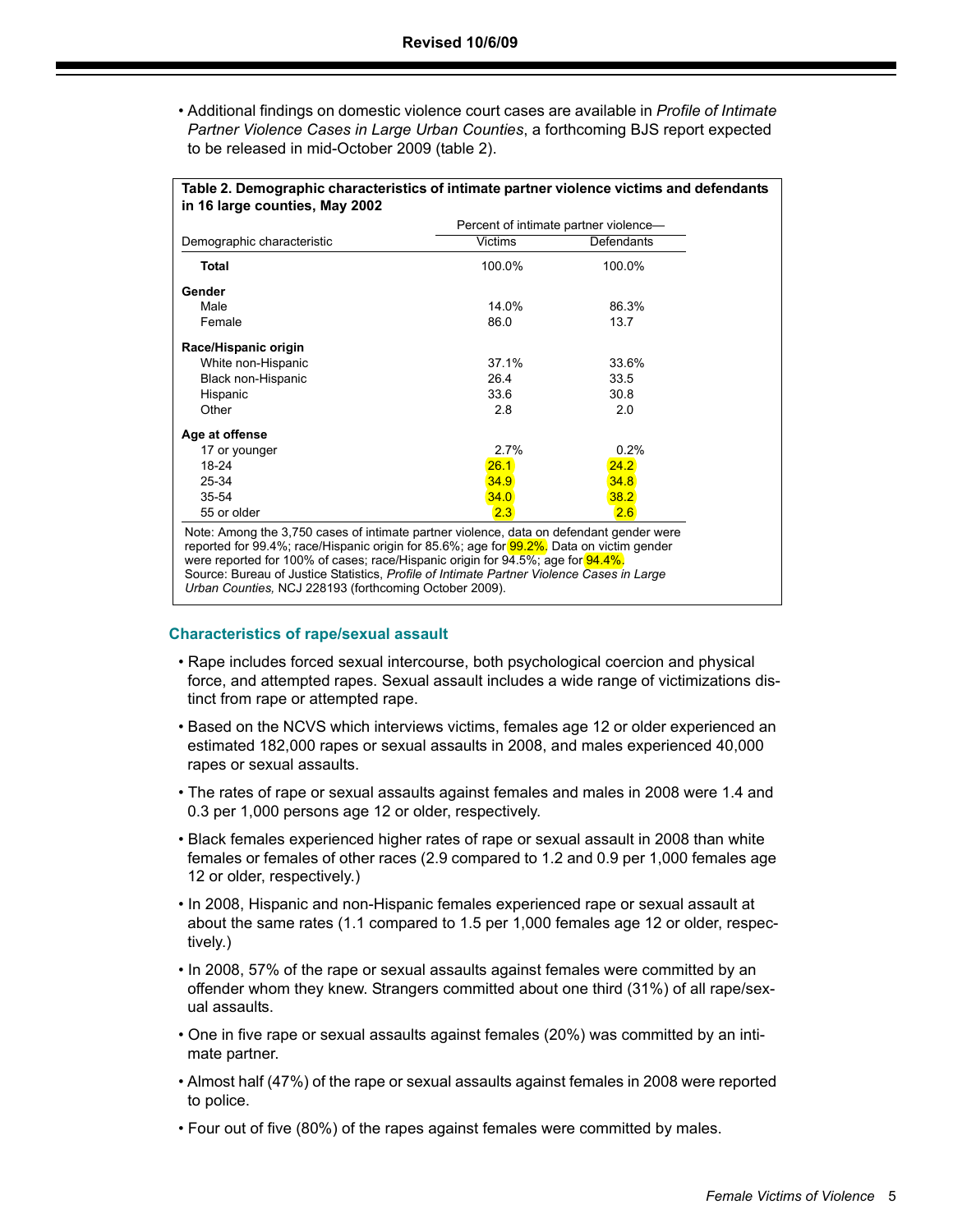### **Trends in rape/sexual assault**

- Based on the NCVS, between 1993 and 2008 the rate of rape or sexual assault against females declined by 70% (from 4.7 to 1.4 per 1,000 females age 12 or older).
- The rate of rape or sexual assault against males declined by 36% between 1993 and 2008 (from 0.5 to 0.3 per 1,000 males age 12 or older).

#### **Characteristics of stalking**

- Data on stalking are from the NCVS Supplementary Victimization Survey (SVS), administered during January through June 2006. The SVS defined stalking as a course of conduct directed at a specific person that would cause a reasonable person to feel fear.
- During a 12-month period in 2005 and 2006, an estimated 3.4 million persons age 18 or older were victims of stalking.
- During the 12-month period an estimated 14 in every 1,000 persons age 18 or older were victims of stalking.
- Females were at higher risk of stalking victimization than males. During the study period, females experienced 20 stalking victimizations per 1,000 females age 18 or older. The rate of stalking victimization for males was approximately 7 per 1,000 males age 18 or older.
- As with victimization risk more generally, the risk of being stalked diminished with age. Persons age 18 to 19 and 20 to 24 experienced the highest rates of stalking victimization.
- Asians and Pacific Islanders (7 per 1,000 persons age 18 and older) were less likely to experience stalking than whites (14 per 1,000), blacks (12 per 1,000), and persons of two or more races (32 per 1,000).
- Non-Hispanics were more likely than Hispanics to experience stalking (14 versus 11 per 1,000 persons age 12 or older, respectively.)
- About 1 in 10 of all victims were stalked by a stranger, and nearly 3 in 4 of all victims knew their offender in some capacity. Stalking victims most often identified the stalker as a former intimate (21.5%) or a friend, roommate, or neighbor (16.4%).
- Stalking victimization was equally likely to be reported to police whether the victim was male or female. Thirty-seven percent of male and 41% of female victimizations were reported to the police by the victim or another person aware of the crime.
- Males were as likely to report being stalked by a male as a female offender. Forty-three percent of male stalking victims stated that the offender was female, while 41% of male victims stated that the offender was another male.
- Female victims of stalking were significantly more likely to be stalked by a male (67%) than by a female (24%) offender.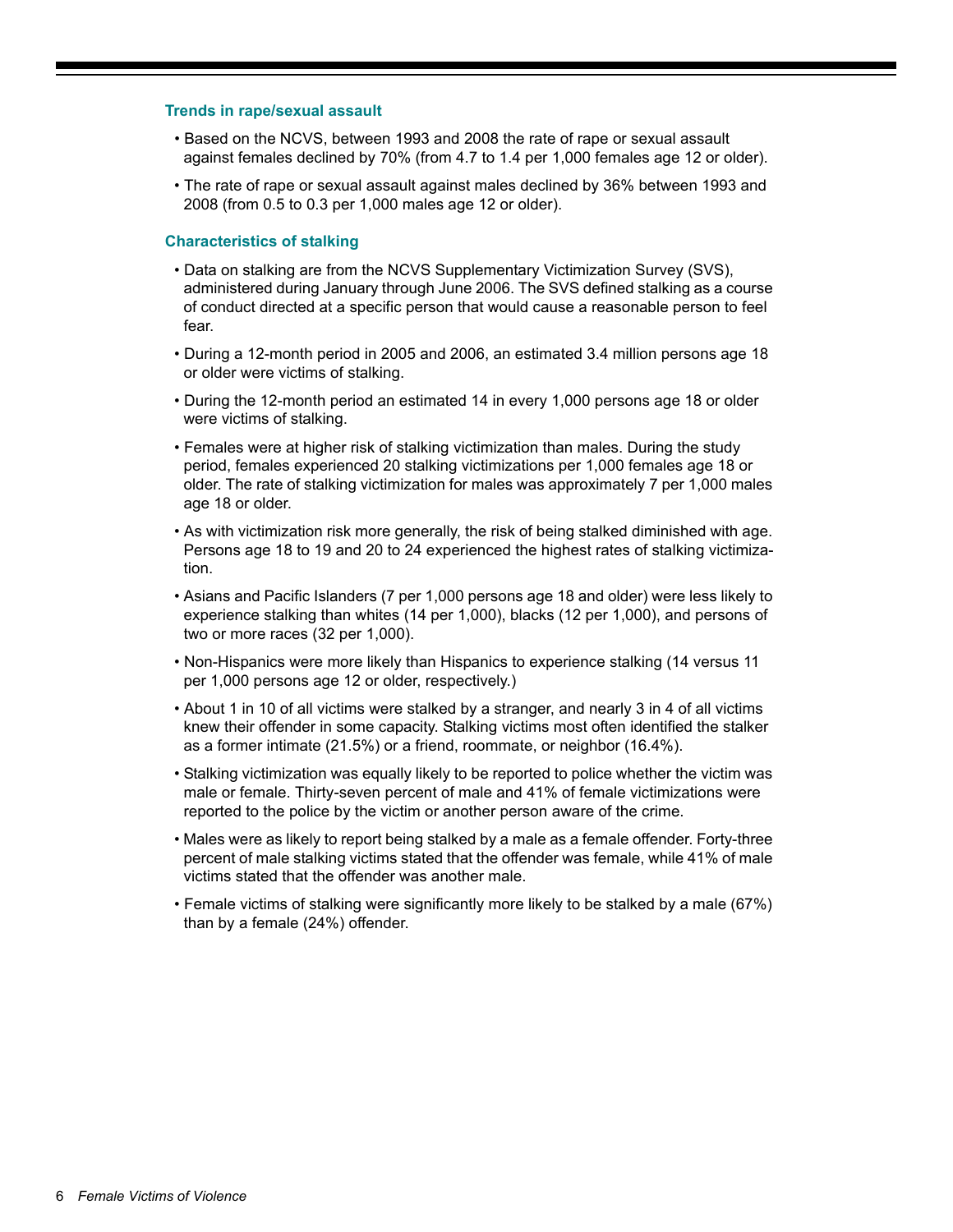### **Definitions of violent crimes**

*Homicide*—murder and non-negligent manslaughter is defined as the willful killing of one human being by another.

*Rape*—forced sexual intercourse, including both psychological coercion and physical force. Forced sexual intercourse means vaginal, anal, or oral penetration by the offender(s). This category includes incidents where the penetration is from a foreign object, such as a bottle. This definition includes attempted rapes, male and female victims, and heterosexual and same sex rape.

*Sexual assault*—includes a wide range of victimizations distinct from rape or attempted rape. These crimes include completed or attempted attacks generally involving unwanted sexual contact between the victim and offender. Sexual assaults may or may not involve force and include such things as grabbing or fondling. Sexual assault also includes verbal threats.

*Robbery*—completed or attempted theft of property or cash by force or threat of force, directly from a person, with or without a weapon, and with or without injury.

*Assault*—the unlawful physical attack or threat of attack. Assaults may be classified as aggravated or simple. Rape, attempted rape, and sexual assaults are excluded from this category, as well as robbery and attempted robbery. The severity of assaults ranges from minor threat to incidents which are nearly fatal.

*Aggravated assault*—the attack or attempted attack with a weapon, regardless of whether or not an injury occurred and attack without a weapon when serious injury results.

*Simple assault*—an attack without a weapon resulting either in no injury, less serious injury (for example, bruises, black eyes, or cuts) or in undetermined injury requiring less than 2 days of hospitalization. Also includes attempted assault without a weapon.

### **References**

Bureau of Justice Statistics. National Crime Victimization Survey [special analysis].

Federal Bureau of Investigation. Uniform Crime Reporting Program. Supplementary Homicide Reports [special analysis].

Bureau of Justice Statistics. (2006). *Violent Crime Rates Declined for Both Males and Females Since 1994*. Retrieved from http://www.ojp.usdoj.gov/bjs/glance/vsx2.htm.

Baum, K., Catalano S., Rand, M., and Rose, K. Bureau of Justice Statistics (2009). *Stalking Victimization in the United States* (NCJ 224527).

Catalano, S. Bureau of Justice Statistics. (2006). *Intimate Partner Violence in the United States*. Retrieved from http://www.ojp.usdoj.gov/bjs/intimate/ipv.htm.

Smith, E.L. and Farole, Jr., D.J. Bureau of Justice Statistics. (2009). *Profile of Intimate Partner Violence Cases in Large Urban Counties* (NCJ 228193). Forthcoming, mid-October 2009.